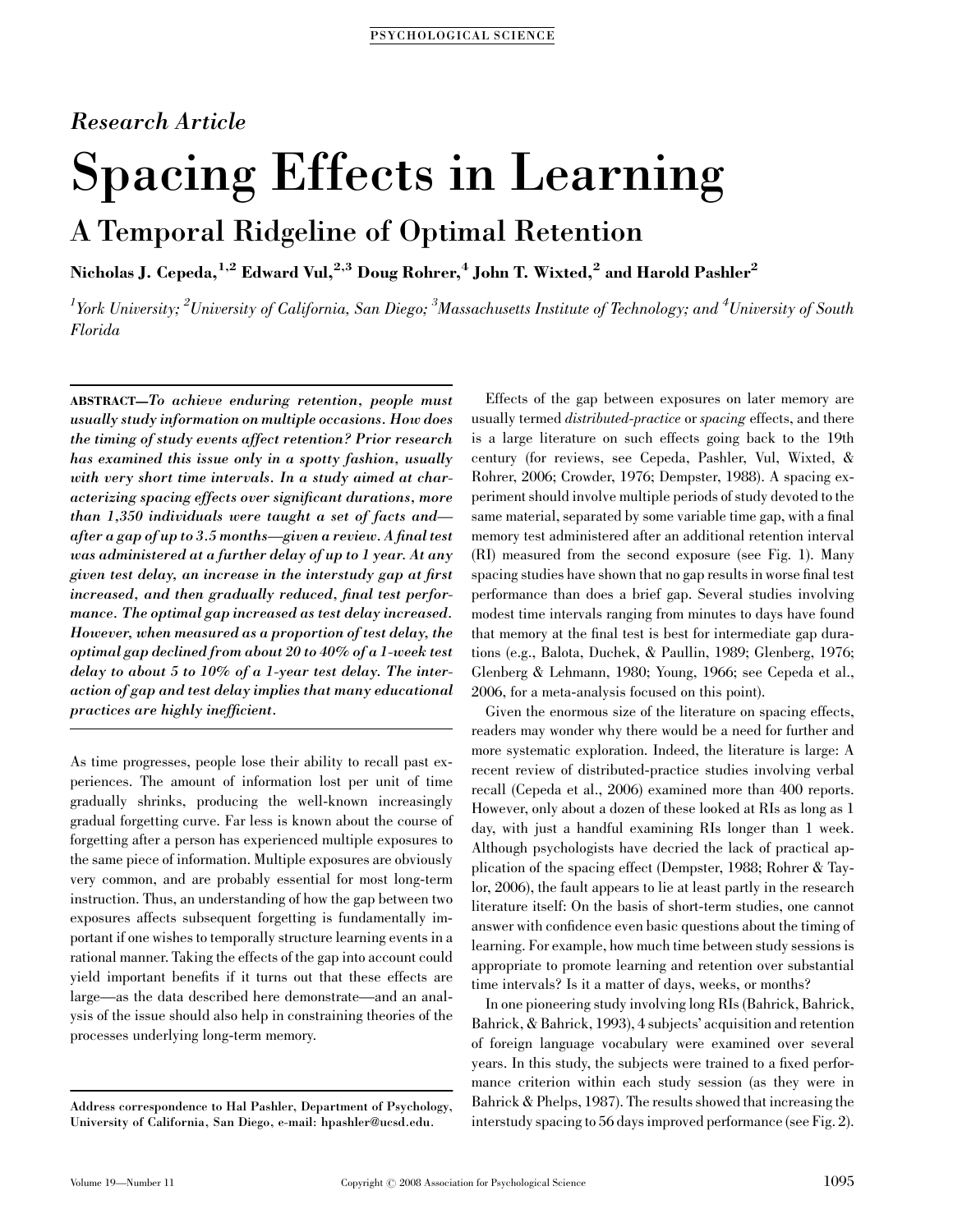

Fig. 1. Structure of a typical study of spacing effects on learning. Study episodes are separated by a varying gap, and the final study episode and test are separated by a fixed retention interval.

These studies might appear to suggest that over these long intervals, spacing effects may be monotonic, rather than showing an inverted-U shape, as found in shorter-term studies. However, 56 days is actually a relatively short proportion of the extremely long RIs Bahrick et al. used, and it is this ratio of gap to RI that is probably most critical, as the study reported here demonstrates.

Another issue in interpreting the studies by Bahrick et al. (1993) and Bahrick and Phelps (1987) is the fact that subjects were trained to a fixed performance criterion in each study session. Given the forgetting that takes place during the gap between study sessions, this procedure inevitably results in more relearning trials being provided in learning sessions separated by longer gaps. Although one might argue that in some cases students will wish to relearn to criterion, so that this procedure may be informative about the appropriate timing of such relearning sessions, this design feature makes it challenging to draw conclusions about the efficiency of study because it confounds total study time and spacing gap.

The goal of the present study was to examine the joint effects of gap and RI more systematically and over longer time intervals than has been done previously. We held constant the number of restudy trials in the second study session, which allowed us to look at the effect of gap apart from the amount of time provided for restudy. Furthermore, by including a much greater range of gap/RI ratios, we aimed to assess the generality of the possibly nonmonotonic relationship of retention to gap and, more generally, to reveal something about the shape of what we term the



Fig. 2. Final test performance as a function of gap and retention interval in the study by Bahrick, Bahrick, Bahrick, and Bahrick (1993), which examined spacing over multiyear retention intervals.

retention surface, that is, final test performance as a function of gap and RI.

This undertaking required running thousands of training and test sessions. Fortunately, the advent of Internet-based experimental testing panels has made it feasible to carry out multiple learning and test sessions with a very large number of individuals on a remote basis. As described in the appendix, the validity of Internet data collection has become increasingly clear in recent years. Although objections against this form of data collection are still occasionally raised, they receive little support from actual experience with the method.

#### PRELIMINARY DATA

In a preliminary laboratory-based study (Cepeda et al., in press) that provided a key benchmark for the present study, 150 subjects participated in three sessions over a period of up to 1 year. The first two sessions were learning sessions in which the subjects were taught a set of obscure but true facts (e.g., snow golf was invented by Rudyard Kipling) and the names of some obscure visually presented objects (e.g., coccolith). These two study sessions were separated by a gap ranging from 10 min to 6 months. All subjects then returned to the lab for a final memory test 6 months after their second learning session. The nonmonotonic pattern of results noted in short-term studies was indeed found: Recall success (for both facts and names) was best for a 1-month gap, being much worse for shorter gaps and slightly poorer for longer ones. If the optimal gap value should happen to increase linearly with the RI, then these results would imply that about a 15 to 20% ratio of gap to RI optimizes retention, but linearity cannot be assumed.

#### THE CURRENT STUDY

We now report the results of a more comprehensive set of learning episodes and tests involving 1,354 new subjects from our laboratory's Internet Memory Research panel, which was formed for long-term repeat testing. We suspect this may be the most systematic analysis of long-term spacing effects yet carried out. To properly characterize the interaction of gap and RI, we combined various gap and RI values, for a total of 26 different conditions. In the first learning session, subjects learned 32 facts to a criterion of one perfect recall for each fact. After the prescribed gap, a second learning session was completed. In this session, subjects were tested twice on each fact, and were shown the correct answer after they responded. After the prescribed RI,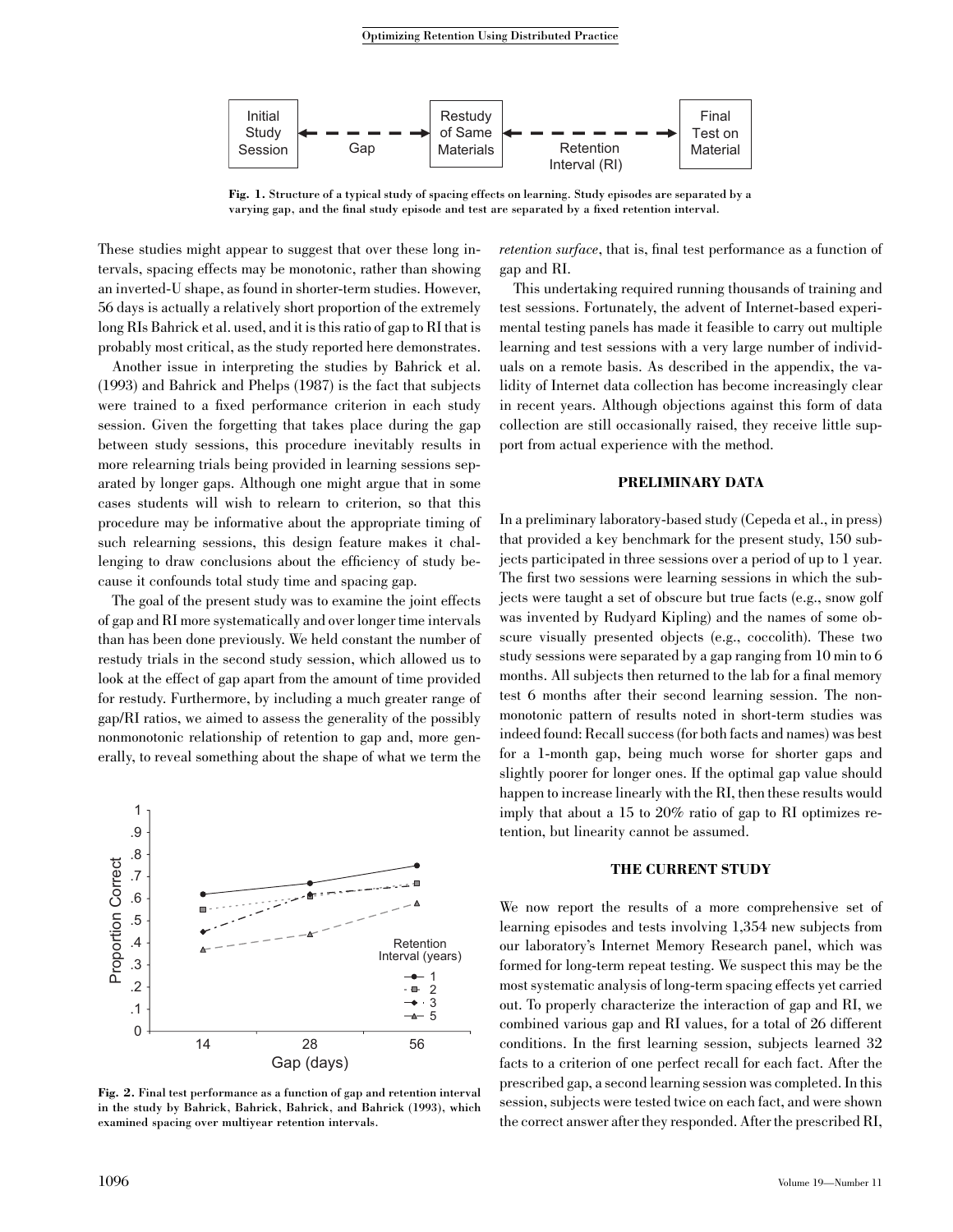subjects were given two tests on each of the 32 facts, without feedback. The first was a recall test (e.g., Who invented snow golf?), and the second was a recognition test in which subjects tried to pick the correct answer from among five equally likely alternatives.

#### Method

#### Subjects

Subjects were drawn from our laboratory's on-line research subject pool, which includes subjects who are of various ages and live in a wide variety of countries. Each time they participate in a study, subjects are entered into a drawing for cash prizes.

We report data from subjects who completed all three sessions of the present study within the necessary time windows. Noncompletion rates increased at the longer delays, as one would expect in any multiyear study, but initial knowledge of the facts did not differ reliably between subjects who completed all three sessions and those who did not complete the final test. There were also no detectable differences between these two groups in age, gender, number of obscure facts known before beginning the study, or a wide array of background and demographic characteristics. The mean age of the subjects who completed the study was 34 years  $(SD = 11, \text{ range} = 18–72)$ , and 72% were female.

#### Stimuli and Materials

The stimuli consisted of 32 obscure but true trivia facts (e.g., ''What European nation consumes the most spicy Mexican food?'' Answer: ''Norway''). All answers consisted of a single word of five or six letters. As Table 1 shows, the study included a range of gaps (interval between the first and second learning sessions) and RIs (interval between the second learning session and the final test).

#### Design and Procedure

There were 26 gap-by-RI combinations, and each subject was randomly assigned to one of these. The number of gaps for each RI varied: six gaps for each of two RIs and seven gaps for each of the other two RIs. RIs and gaps were chosen such that there were five gaps in common to all the RIs and each RI was associated with gaps that produced gap/RI ratios near 0.1, 0.2, and 0.3.

This experiment was conducted on a Web server running the open-source LAMP (Linux, Apache, MySQL, PHP) framework. The study was programmed in HTML, PHP, and JavaScript, and subjects could access the experiment from any standard Web browser.

We assigned a disproportionately large number of subjects to the conditions requiring longer time intervals between sessions, in order to compensate for the anticipated greater noncompletion rates for those groups. In the first session, subjects were told that they would be tested on a series of facts, with feedback.

| Retention                |                          |                    |
|--------------------------|--------------------------|--------------------|
| interval (days)          | Gap (days)               | Number of subjects |
| $\overline{\mathcal{C}}$ | $\boldsymbol{0}$         | 60                 |
| $\sqrt{ }$               | $\mathbf{l}$             | 66                 |
| $\overline{\mathcal{C}}$ | $\overline{2}$           | 79                 |
| $\overline{\mathcal{C}}$ | $\overline{\mathcal{L}}$ | $77\,$             |
| $\overline{\mathcal{C}}$ | 21                       | 70                 |
| $\overline{\mathcal{L}}$ | $105\,$                  | $\rm 45$           |
| $35\,$                   | $\boldsymbol{0}$         | $72\,$             |
| 35                       | 1                        | 69                 |
| $35\,$                   | $\overline{4}$           | $75\,$             |
| 35                       | 7                        | 66                 |
| 35                       | 11                       | 41                 |
| $35\,$                   | 21                       | 61                 |
| $35\,$                   | $105\,$                  | $23\,$             |
| 70                       | $\boldsymbol{0}$         | 55                 |
| $70\,$                   | 1                        | 67                 |
| $70\,$                   | 7                        | 59                 |
| $70\,$                   | 14                       | 51                 |
| 70                       | 21                       | 49                 |
| $70\,$                   | $105\,$                  | 27                 |
| 350                      | $\boldsymbol{0}$         | 45                 |
| 350                      | $\mathbf{l}$             | 34                 |
| 350                      | 7                        | 43                 |
| 350                      | 21                       | 25                 |
| 350                      | $35\,$                   | 41                 |
| 350                      | 70                       | 26                 |
| 350                      | 105                      | 28                 |

TABLE 1

Number of Subjects in Each Experimental Condition

Each fact was presented in question form; subjects were encouraged to guess if they were not confident of the answer, and then the correct answer was provided as feedback. The first presentation of each fact allowed us to identify and remove from analysis any items known to a given subject prior to the study. Questions answered correctly on the very first test were assumed to be known by the subject and were excluded from all subsequent analyses for that subject only. Subjects were trained to a criterion of successfully answering each of the 32 questions correctly, cycling through the list of items not yet answered correctly. Whenever a question was answered correctly, it did not appear again in the first training session. In each cycle, the items were presented in a new random order. Subjects answered between 61 and 96 questions in the course of the first session before they reached the criterion.

Subjects were advised by e-mail when it was time for them to perform the second session. When the gap was nominally zero, the second session began without any delay after the first (the actual length of the zero-day gap was about 3 min, or 0.00256 days). In the second learning session, the same entire list of questions was run through twice, each time in a different random order. Each item was followed by a presentation of the correct answer. Subjects could take as long as they wished to answer, or leave the item blank. Regardless of a subject's response, the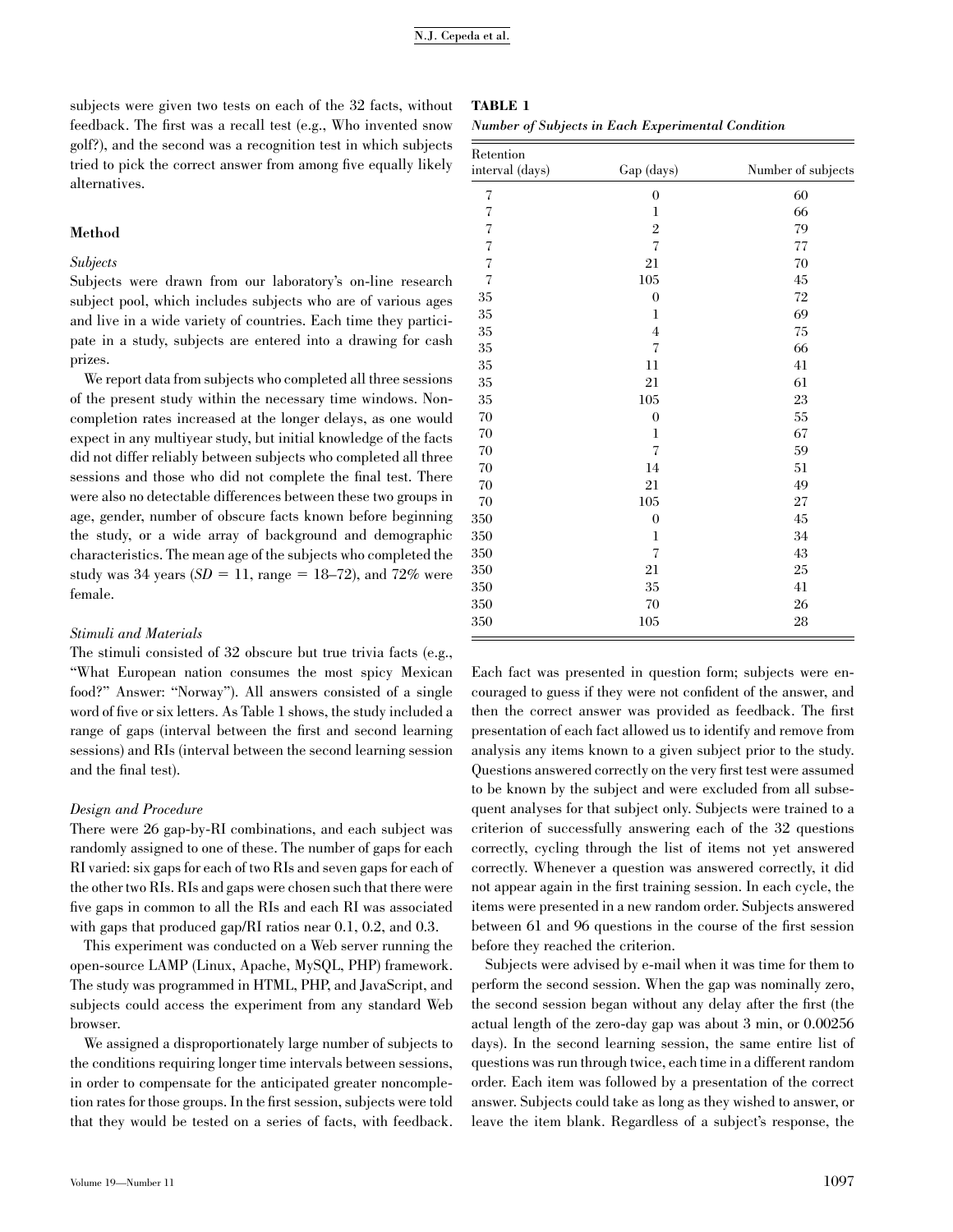correct answer was displayed for 4 s, and the next question appeared after approximately 1 s.

(d) Spain; (e) Greece''). Each of the five alternative answers was chosen about equally often in a separate pilot study with subjects who had not been exposed to the facts.

During the final session, subjects were given two tests, each covering all 32 facts. No feedback was provided in this phase. The first test was a recall test. The second was an easier multiple-choice recognition test, which offered five potential answers to each question (e.g., ''What European nation consumes the most spicy Mexican food? (a) Norway; (b) France; (c) Poland;

Results

Figure 3 shows the effect of gap on recall and recognition for each of the four different RIs, for the subjects who completed all



Fig. 3. Performance on the final (a) recall and (b) recognition tests as a function of gap, for each of the four retention intervals. The plotted points show mean accuracy  $\pm$  1 SEM. The lines correspond to cubic spline fits to the data, with fixed points at gaps of 0 and 105 days.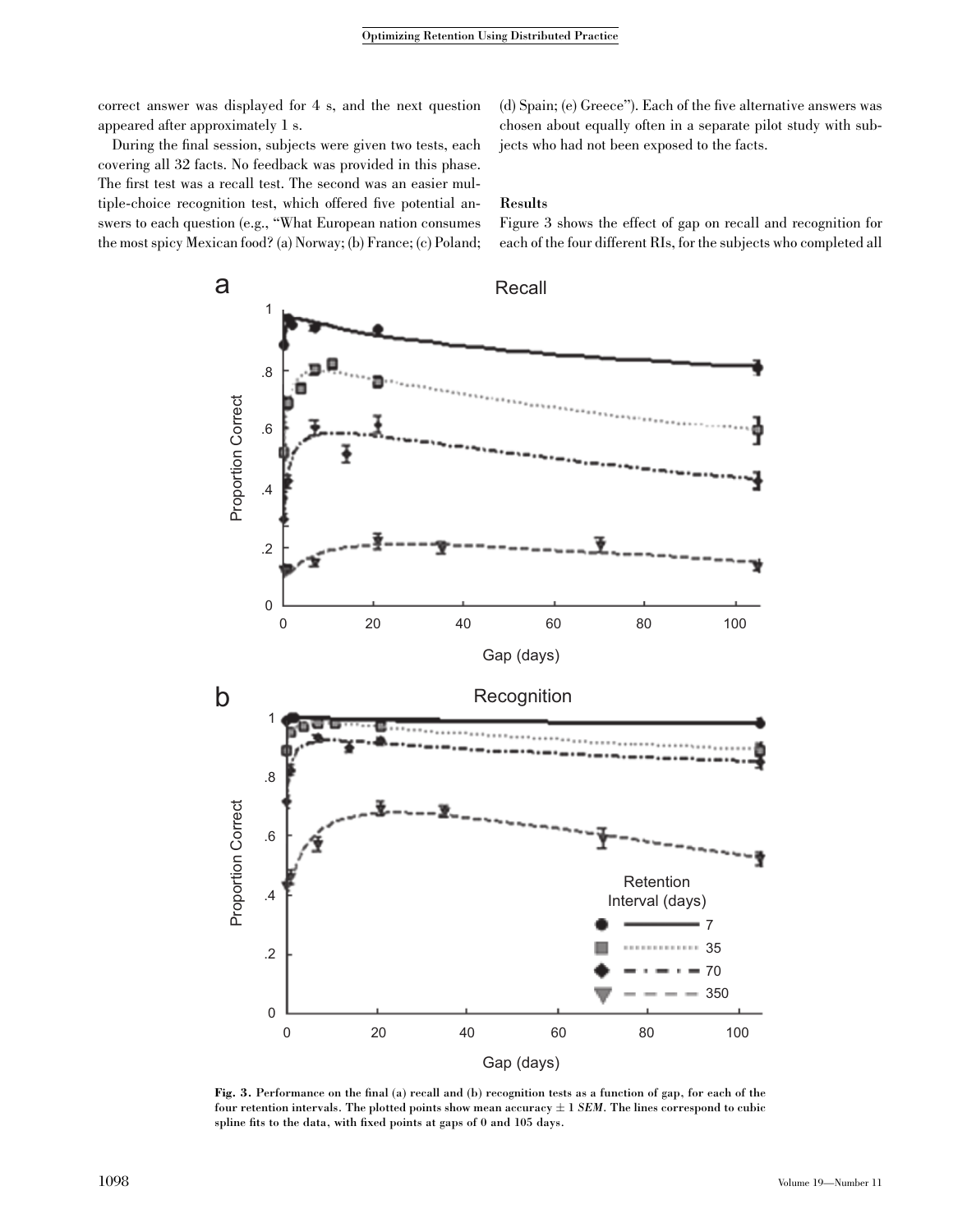the phases of the study. For each RI, final performance initially rose with increasing gap and then fell as gap was increased further. The effects of gap were very large in magnitude: For a fixed amount of study time, the optimal gap, as compared with a zero-day gap, provided a  $64\%$  increase in final recall,  $d = 1.1$ , and a 26% increase in final recognition,  $d = 1.5$  (in this article, d values refer to the comparison of the zero-day and optimal gaps). For the RIs of 7, 35, 70, and 350 days, the optimal gaps (of those included in the study) were 1, 11, 21, and 21 days, respectively, for recall and 1, 7, 7, and 21 days, respectively, for recognition. We were able to obtain more precise estimates of the optimal gaps by interpolating our data with cubic splines (see Fig. 3); for recall, these interpolated gaps were approximately 3, 8, 12, and 27 days (corresponding to 43%, 23%, 17%, and 8% of the RIs, respectively), and for recognition, the interpolated gaps were approximately 1.6, 7, 10, and 25 days (24%, 19%, 14%, and 7% of the RIs). All these findings are in generally good agreement with our findings in the lab-based benchmark study. The value of the estimated optimal gap rose as RI increased, and the optimal gaps departed noticeably from the fixed proportion of the RI suggested by some earlier researchers on the basis of much shorter-term studies (Crowder, 1976; Murray, 1983).

The 7-, 35-, 70-, and 350-day RIs yielded 10, 59, 111, and 77% improvement in recall for the optimal gap, as compared with the zero-day gap. The improvement was reliable in each case,  $t(124) = 6.5$ ,  $p_{\text{rep}} = .99$ ,  $d = 1.3$ ;  $t(111) = 8.9$ ,  $p_{\text{rep}} = .99$ ,  $d = 0.6$ ;  $t(102) = 8.6$ ,  $p_{\text{rep}} = .99$ ,  $d = 1.7$ ;  $t(68) = 3.9$ ,  $p_{\text{rep}} = .99$ ,  $d = 0.9$ , respectively. The corresponding improvements in recognition were 1, 10, 31, and 60%. Again, the improvement was reliable in each case,  $t(124) = 2.3$ ,  $p_{\text{rep}} = .99$ ,  $d = 0.7$ ;  $t(136) = 7.5, p_{\text{rep}} = .99, d = 1.5; t(112) = 8.7, p_{\text{rep}} = .99, d =$ 1.7;  $t(68) = 7.9$ ,  $p_{\text{rep}} = .99$ ,  $d = 2.1$ .

#### DISCUSSION

The results presented here document the existence of very large and nonmonotonic spacing effects that unfold over very long periods of time, when study time is equated across conditions. As noted earlier, performance on the final test can be represented as a retention surface in which performance is plotted as a function of study gap and RI. One such function that provides a good fit to our data ( $R^2 = .98$ ) is shown in Figure 4, and this function satisfies four constraints suggested by our data. First, for any gap duration, recall performance must decline as a function of RI (i.e., test delay) in a negatively accelerated fashion in order to produce the familiar forgetting curve consistent with more than 100 years of memory findings. Second, for any RI greater than zero, an increase in study gap should cause recall to first increase and then decrease. Third, as RI increases, the optimal gap should increase (see Fig. 3a), as shown by the direction of the red ridgeline in Figure 4. Fourth, as RI increases, the ratio of optimal gap to RI should decline. In Figure 4, for example, the optimal gap for the 350-day RI is 23 days, which is just 7% of the RI.

The surface in Figure 4 is an instance of the following general form:

$$
\text{recall} = A(bt+1)^{-R},
$$

where A equals immediate recall performance (i.e., when test delay,  $t$ , is 0), R equals the rate of forgetting, and b is a temporal scaling parameter (cf. Wixted, 2004). Initial recall performance  $(A)$  varies with gap g according to the function

$$
A = p + (1 - p)e^{-ag},
$$

where  $p$  and  $a$  are parameters. This function ensures that an increase in gap causes immediate recall performance to decline from perfection (when  $g = 0$ ) to an asymptote equal to p. The rate of forgetting  $(R)$  also varies with gap, according to the function

$$
R = 1 + c[\ln(g+1) - d]^2,
$$

where  $c$  and  $d$  are parameters. This is a U-shaped function of the natural log of study gap, which means that, for each test delay  $(t)$ , increasing the study gap causes the rate of forgetting to drop quickly before increasing more slowly thereafter. (The surface in Fig. 4 has the following parameter values:  $b = 0.011$ ,  $p = 0.760$ ,  $a = 0.017$ ,  $c = 0.092$ , and  $d = 3.453$ .) A number of other functions can also provide quite decent fits to the data, with various trade-offs between interpretability of parameters and simplicity of the function, and we do not contend that this function offers a uniquely accurate characterization of the surface—merely a reasonable one.

#### Theoretical Implications

The overall shape of the surface in Figure 4, seen over such long intervals, may help in constraining theories concerning the mechanisms of the spacing effect.<sup>1</sup> Theories that attribute effects of gap to a reduced likelihood of information residing in short-term memory, such as most forms of deficient-processing theory (Jacoby, 1978; Rundus, 1971), do not seem to fit well with the present data (although this mechanism might operate under other conditions, of course). Working memory operates on a time scale of seconds or minutes, whereas gap effects are seen on a scale of days and weeks (the optimal gap was several weeks for our longer RIs). All-or-none theories (Estes, Hopkins, & Crothers, 1960), in which items are either learned or not learned on any given trial, may also be challenged by the present data. Such theories suggest that spacing will benefit learning when the first learning episode has been forgotten; thus, longer study gaps should always produce better final retention, and there should not be an optimal gap. Other distributed-practice theories, such as encoding variability (Glenberg, 1979) and study-phase re-

<sup>1</sup> Our results also probably help explain why, as noted earlier, Bahrick et al. (1993) did not observe nonmonotonic effects of gap: The largest ratio of gap to RI in their study was only 0.15 (56 days/365 days), which (in light of data from the present study) might well be insufficient to show the declining segment of the gap effect.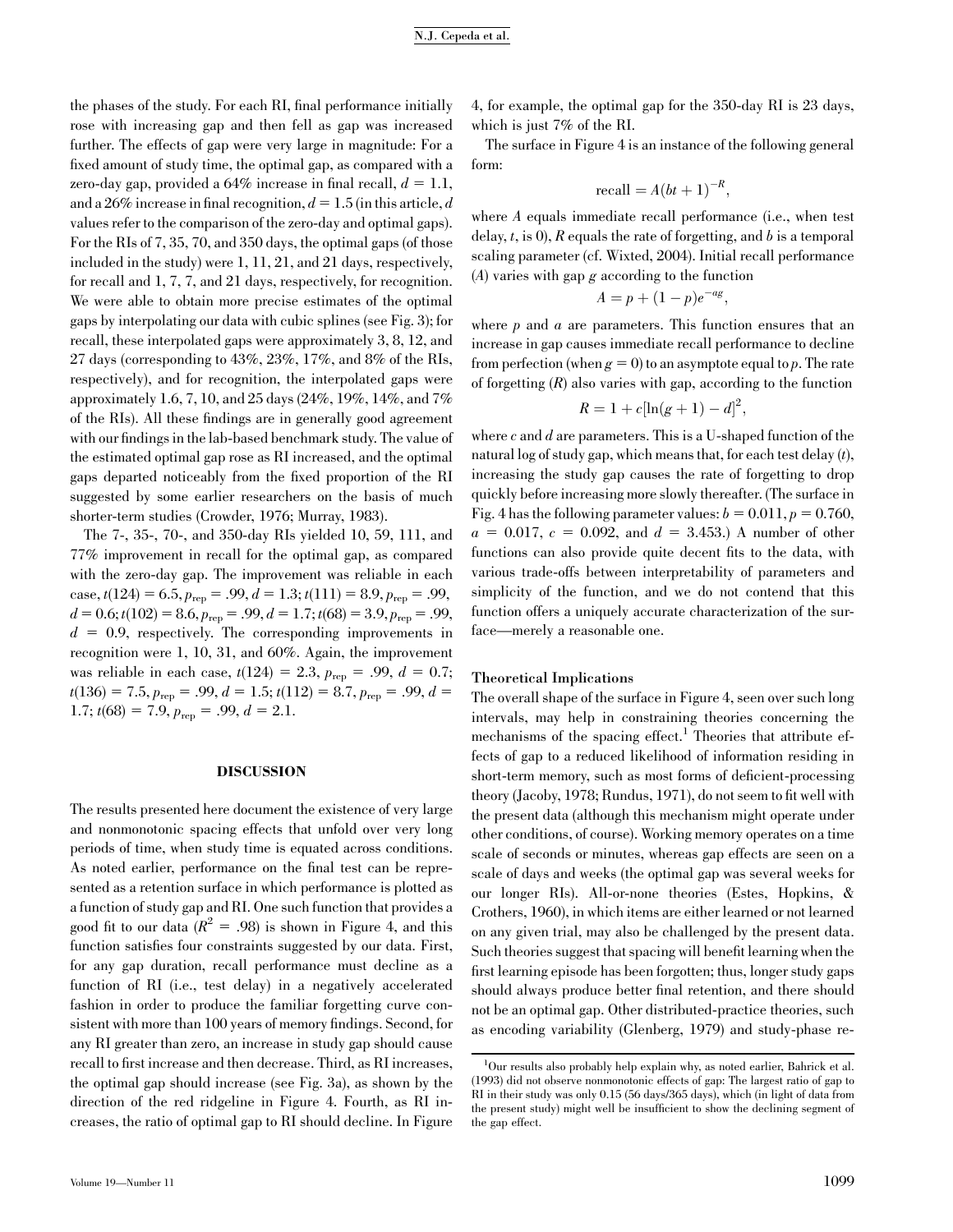

Fig. 4. A functional approximation of recall on the final test (as a proportion), plotted as a function of gap and test delay (i.e., retention interval). The red ridgeline comprises the points representing the optimal performance for each test delay. The forgetting function for each gap is a power function. The location of the ridgeline indicates that as test delay increases, the optimal gap increases, and the ratio of optimal gap to test delay decreases. See the text for parameter values and a fuller description of this surface.

trieval (Murray, 1983), are potentially consistent with the basic results shown in Figure 3.

new constraints on theorizing about memory and spacing effects over meaningful time intervals.

Recent simulation work in our lab suggests that some recent quantitative theories (Pavlik & Anderson, 2003; Raaijmakers, 2003) may have trouble accounting for the present data, especially when these accounts are forced to explain not only final test performance, but also performance in the second learning session (Mozer, Cepeda, Pashler, Wixted, & Rohrer, 2007). We have conducted our own simulations of Pavlik and Anderson's ACT-R model and Raaijmaker's SAM model, in order to determine if these models can characterize the ridgeline of optimal retention. We were not able to fit both the increase in optimal gap as a function of RI and the decrease in the ratio of optimal gap to RI as a function of increasing RI. Whether or not this conclusion stands, it seems likely that the present data provide significant

#### Educational Implications

The present results show that the timing of learning sessions can have powerful effects on retention when study time is equated, and these effects, as in our benchmark study, seem far larger than those typically seen in studies using short-term spacing (Cepeda et al., 2006). However, for practical purposes, the results also reveal a sobering fact: The optimally efficient gap between study sessions is not some absolute quantity that can be recommended, but rather depends dramatically on the RI (a point that was evident in the short-term studies, such as that by Glenberg, 1976, and is now shown to extend to far greater time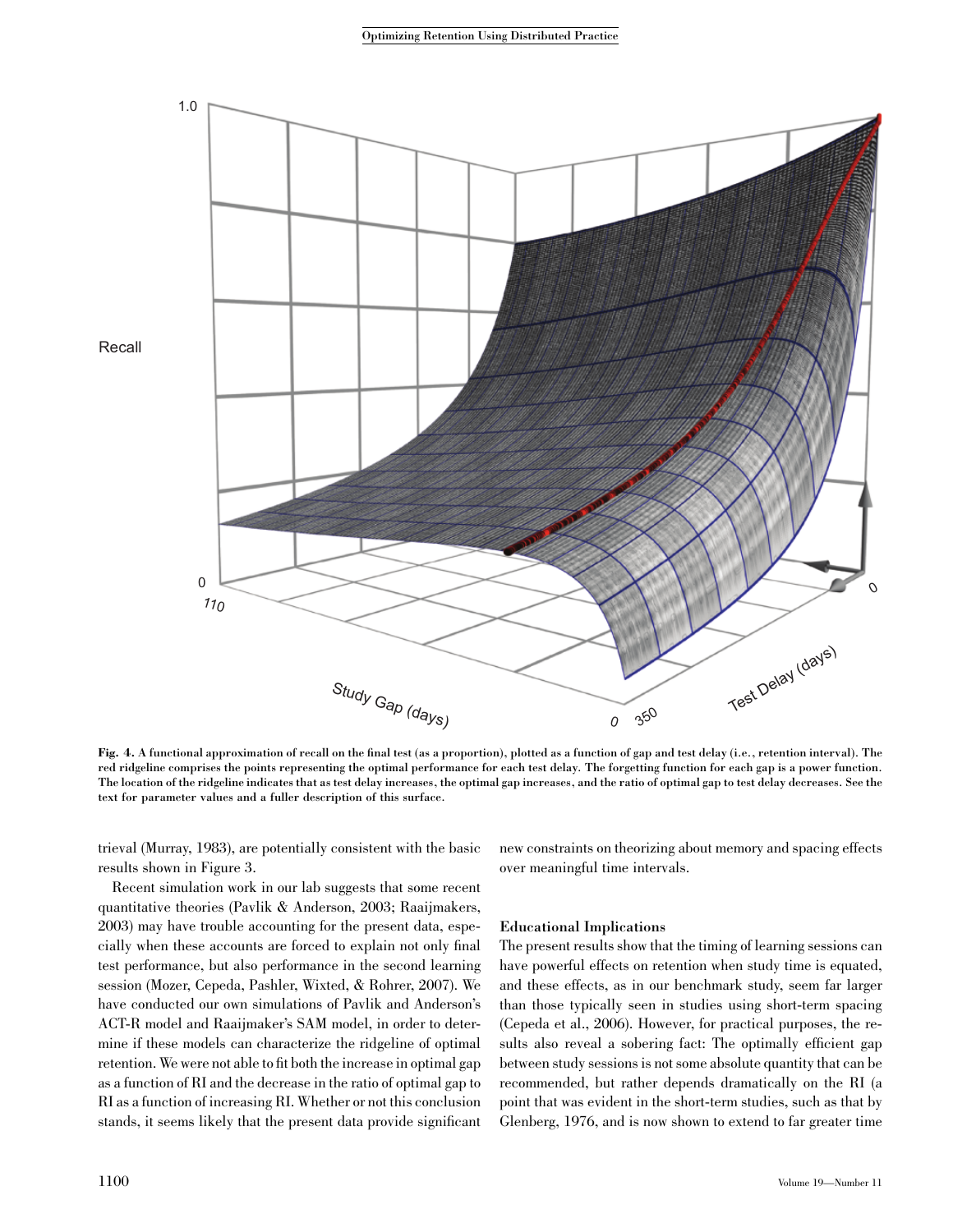intervals). To put it simply, if you want to know the optimal distribution of your study time, you need to decide how long you wish to remember something.

Although the interactive effects of gap and RI pose challenges for practical application, certain conclusions can nonetheless be drawn. If a person wishes to retain information for several years, a delayed review of at least several months seems likely to produce a highly favorable return on the time investment potentially doubling the amount ultimately remembered compared with a less temporally distributed study schedule, with study time equated. Although this advice is in agreement with the earlier work of Bahrick (e.g., Bahrick et al., 1993), it is at odds with many conventional educational practices—for example, study of a single topic being confined within a given week of a course. The current results indicate that this compression of learning into a too-short period is likely to produce misleadingly high levels of immediate mastery that will not survive the passage of substantial periods of time (as some researchers have long surmised; see, e.g., Bahrick, 2005; Dempster, 1988; and Schmidt & Bjork, 1992). It is also of interest to note that although there are costs to using a gap that is longer than the optimal value, these costs are much smaller than the costs of using too short a gap, as evidenced by the fact that as the gap increases, accuracy increases steeply and then declines much more gradually (see Fig. 3). In light of the present results, it appears no longer premature for psychologists to begin to offer some rough practical guidelines to people who wish to use study time in the most efficient way possible to promote long-term retention.

Acknowledgments—This work was supported by the Institute of Education Sciences, U.S. Department of Education, through Grants R305H020061 and R305H040108 to H. Pashler, and by the National Science Foundation (Grant BCS-0720375, H. Pashler, principal investigator; Grant SBE-0542013, G.W. Cottrell, principal investigator). The opinions expressed are those of the authors and do not represent views of the Institute of Education Sciences or the U.S. Department of Education. We thank Harry Bahrick and an anonymous reviewer for helpful comments on this manuscript.

#### **REFERENCES**

- Bahrick, H.P. (2005). The long-term neglect of long-term memory: Reasons and remedies. In A.F. Healy (Ed.), Experimental cognitive psychology and its applications: Decade of behavior (pp. 89– 100). Washington, DC: American Psychological Association.
- Bahrick, H.P., Bahrick, L.E., Bahrick, A.S., & Bahrick, P.E. (1993). Maintenance of foreign language vocabulary and the spacing effect. Psychological Science, 4, 316–321.
- Bahrick, H.P., & Phelps, E. (1987). Retention of Spanish vocabulary over 8 years. Journal of Experimental Psychology: Learning, Memory, and Cognition, 13, 344–349.
- Balota, D.A., Duchek, J.M., & Paullin, R. (1989). Age-related differences in the impact of spacing, lag, and retention interval. Psychology and Aging, 4, 3–9.
- Birnbaum, M. (1999). Testing critical properties of decision making on the Internet. Psychological Science, 10, 399–407.
- Cepeda, N.J., Coburn, N., Rohrer, D., Wixted, J.T., Mozer, M.C., & Pashler, H. (in press). Optimizing distributed practice: Theoretical analysis and practical implications. Experimental Psychology.
- Cepeda, N.J., Pashler, H., Vul, E., Wixted, J.T., & Rohrer, D. (2006). Distributed practice in verbal recall tasks: A review and quantitative synthesis. Psychological Bulletin, 132, 354–380.
- Crowder, R.G. (1976). Principles of learning and memory. Hillsdale, NJ: Erlbaum.
- Dempster, F.N. (1988). The spacing effect: A case study in the failure to apply the results of psychological research. American Psychologist, 43, 627–634.
- Estes, W.K., Hopkins, B.L., & Crothers, E.J. (1960). All-or-none and conservation effects in the learning and retention of paired associates. Journal of Experimental Psychology, 60, 329–339.
- Glenberg, A.M. (1976). Monotonic and nonmonotonic lag effects in paired-associate and recognition memory paradigms. Journal of Verbal Learning and Verbal Behavior, 15, 1–16.
- Glenberg, A.M. (1979). Component-levels theory of the effects of spacing of repetitions on recall and recognition. Memory & Cognition, 7, 95–112.
- Glenberg, A.M., & Lehmann, T.S. (1980). Spacing repetitions over 1 week. Memory & Cognition, 8, 528–538.
- Gosling, S.D., Vazire, S., Srivastava, S., & John, O.P. (2004). Should we trust web-based studies? A comparative analysis of six preconceptions about Internet questionnaires. American Psychologist, 59, 93–104.
- Jacoby, L.L. (1978). On interpreting the effects of repetition: Solving a problem versus remembering a solution. Journal of Verbal Learning and Verbal Behavior, 17, 649–667.
- Krantz, J.H., & Dalal, R. (2000). Validity of web-based psychological research. In M. Birnbaum (Ed.), Psychological experiments on the internet (pp. 35–60). San Diego, CA: Academic Press.
- McGraw, K.O., Tew, M.D., & Williams, J.E. (2000). The integrity of Web-delivered experiments: Can you trust the data? Psychological Science, 11, 502–506.
- Mozer, M.C., Cepeda, N.J., Pashler, H., Wixted, J.T., & Rohrer, D. (2007). Temporal and associative context variability: An encoding variability model of distributed practice. Manuscript in preparation.
- Murray, J.T. (1983). Spacing phenomena in human memory: A studyphase retrieval interpretation (Doctoral dissertation, University of California, Los Angeles, 1982). Dissertation Abstracts International, 43, 3058.
- Pavlik, P.I., & Anderson, J.R. (2003). An ACT-R model of the spacing effect. In F. Detje, D. Doerner, & H. Schaub (Eds.), Proceedings of the Fifth International Conference on Cognitive Modeling (pp. 177–182). Bamberg, Germany: Universitats-Verlag Bamberg.
- Raaijmakers, J.G.W. (2003). Spacing and repetition effects in human memory: Application of the SAM model. Cognitive Science, 27, 431–452.
- Reips, U.-D. (2002). Standards for internet experimenting. Experimental Psychology, 49, 243–256.
- Rohrer, D., & Taylor, K. (2006). The effects of overlearning and distributed practice on the retention of mathematics knowledge. Applied Cognitive Psychology, 20, 1209–1224.